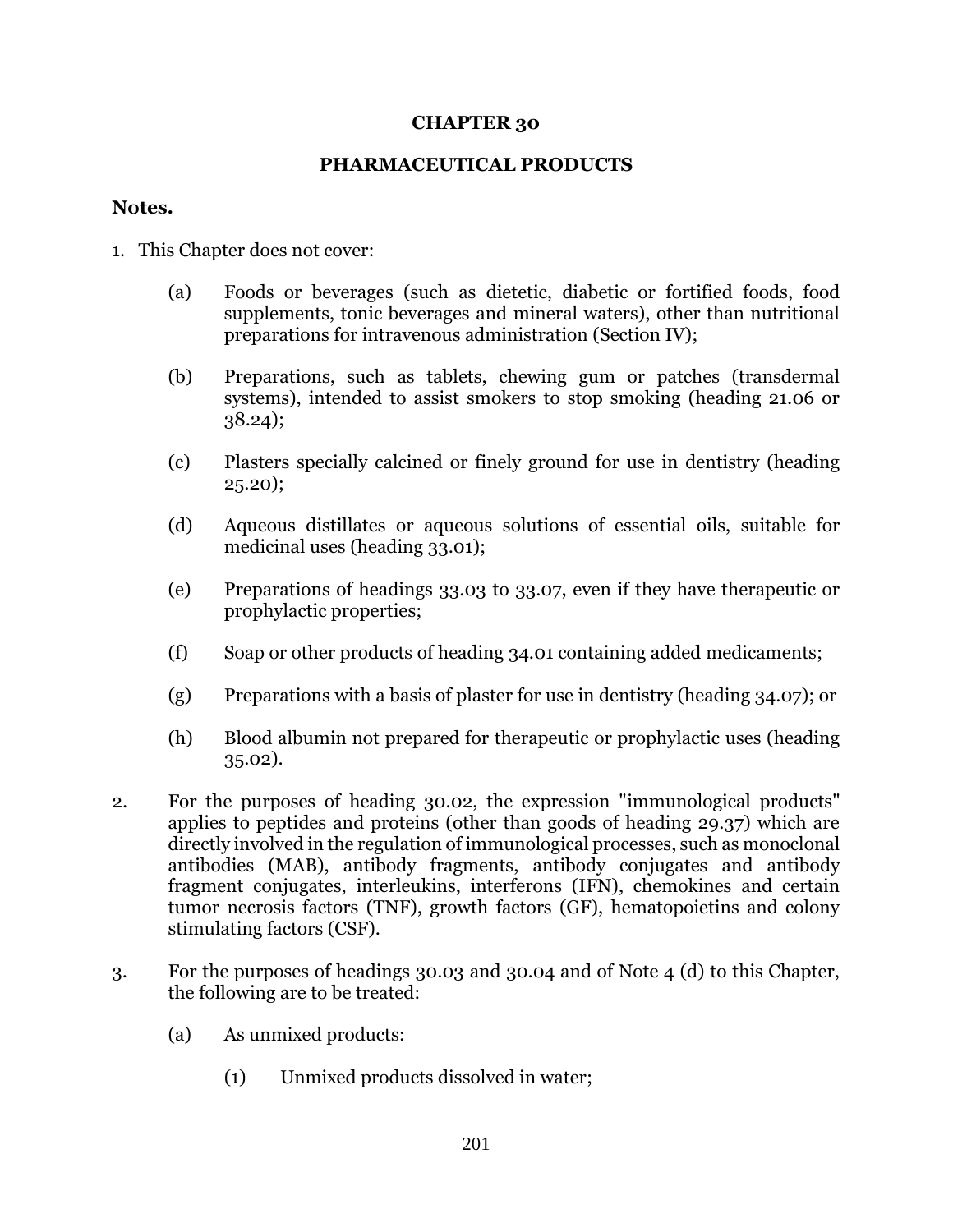- (2) All goods of Chapter 28 or 29; and
- (3) Simple vegetable extracts of heading 13.02, merely standardised or dissolved in any solvent;
- (b) As products which have been mixed:
	- (1) Colloidal solutions and suspensions (other than colloidal sulphur);
	- (2) Vegetable extracts obtained by the treatment of mixtures of vegetable materials; and
	- (3) Salts and concentrates obtained by evaporating natural mineral waters.
- 4. Heading 30.06 applies only to the following, which are to be classified in that heading and in no other heading of the Nomenclature:
	- (a) Sterile surgical catgut, similar sterile suture materials (including sterile absorbable surgical or dental yarns) and sterile tissue adhesives for surgical wound closure;
	- (b) Sterile laminaria and sterile laminaria tents;
	- (c) Sterile absorbable surgical or dental haemostatics; sterile surgical or dental adhesion barriers, whether or not absorbable;
	- (d) Opacifying preparations for X-ray examinations and diagnostic reagents designed to be administered to the patient, being unmixed products put up in measured doses or products consisting of two or more ingredients which have been mixed together for such uses;
	- (e) Blood-grouping reagents;
	- (f) Dental cements and other dental fillings; bone reconstruction cements;
	- (g) First-aid boxes and kits;
	- (h) Chemical contraceptive preparations based on hormones, on other products of heading 29.37 or on spermicides.
	- (i) Gel preparations designed to be used in human or veterinary medicine as a lubricant for parts of the body for surgical operations or physical examinations or as a coupling agent between the body and medical instruments;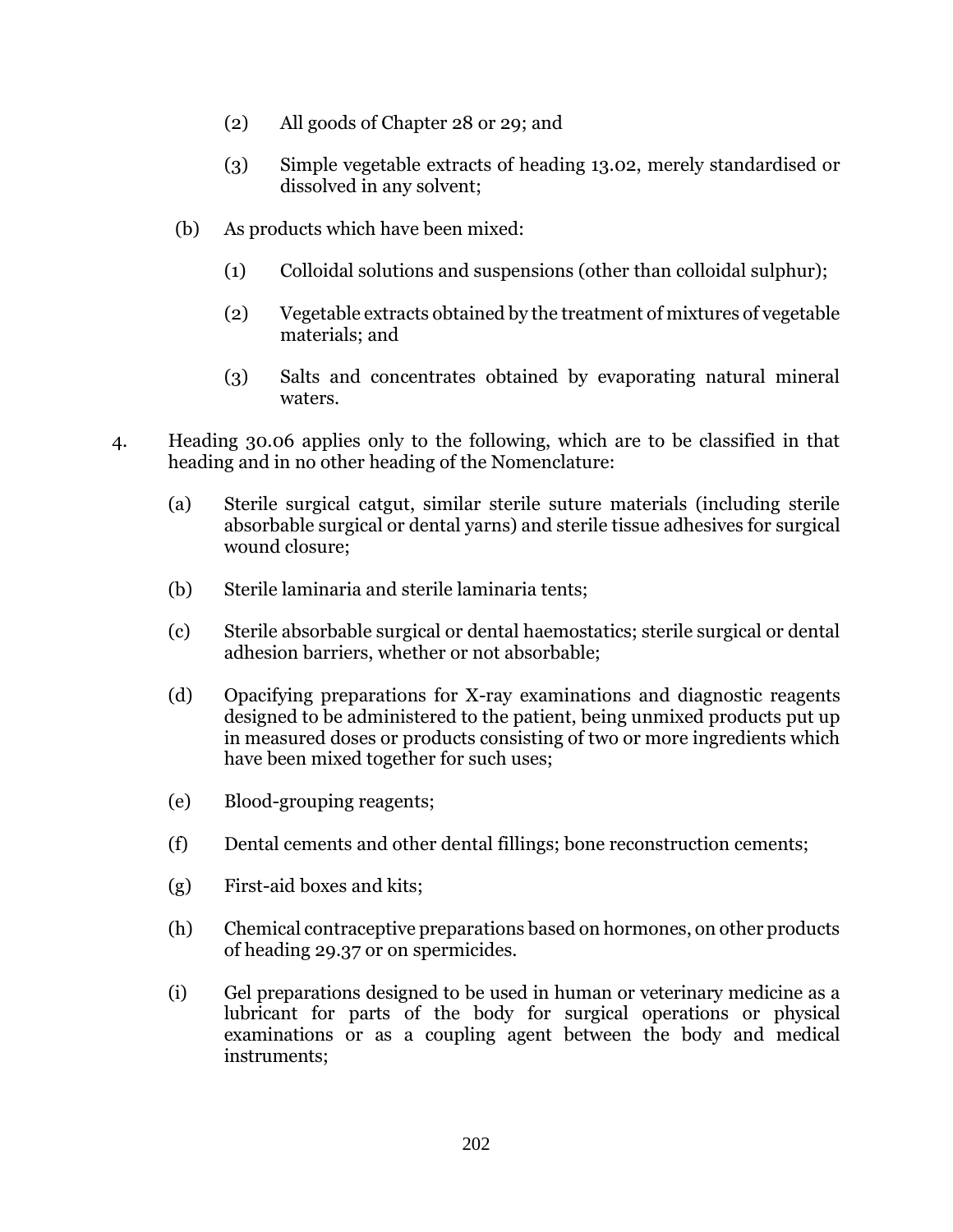- (j) Waste pharmaceuticals, that is, pharmaceutical products which are unfit for their original intended purpose due to, for example, expiry of shelf life; and
- (k) Appliances identifiable for ostomy use, that is, colostomy, ileostomy and urostomy pouches cut to shape and their adhesive wafers or faceplates.

# **Subheading Notes.**

- 1. For the purposes of subheadings 3002.13 and 3002.14, the following are to be treated:
	- (a) As unmixed products, pure products, whether or not containing impurities;
	- (b) As products which have been mixed:
		- (1) The products mentioned in (a) above dissolved in water or in other solvents;
		- (2) The products mentioned in (a) and (b)(1) above with an added stabiliser necessary for their preservation or transport; and
		- (3) The products mentioned in (a),  $(b)(1)$  and  $(b)(2)$  above with any other additive.
- 2. Subheadings 3003.60 and 3004.60 cover medicaments containing artemisinin (INN) for oral ingestion combined with other pharmaceutical active ingredients, or containing any of the following active principles, whether or not combined with other pharmaceutical active ingredients: amodiaquine (INN); artelinic acid or its salts; artenimol (INN); artemotil (INN); artemether (INN); artesunate (INN); chloroquine (INN); dihydroartemisinin (INN); lumefantrine (INN); mefloquine (INN); piperaquine (INN); pyrimethamine (INN) or sulfadoxine (INN).

# **Additional CARICOM Guidelines.**

1. Heading 30.03 covers only medicaments consisting of mixtures of constituents for therapeutic or prophylactic uses, which are not in dosage form or in retail packages.

Heading 30.04 covers only medicaments, whether or not mixtures of constituents for therapeutic or prophylactic uses, which are in dosage form or in retail packings.

Medicaments, unmixed, not in dosage form or not in retail packings, are classified elsewhere, usually Chapter 29.

# **See also Note 3 to this Chapter.**

2. Headings 30.03 and 30.04 cover only products officially recognized as having therapeutic value, e.g. those listed in an official pharmacopoeia or proprietary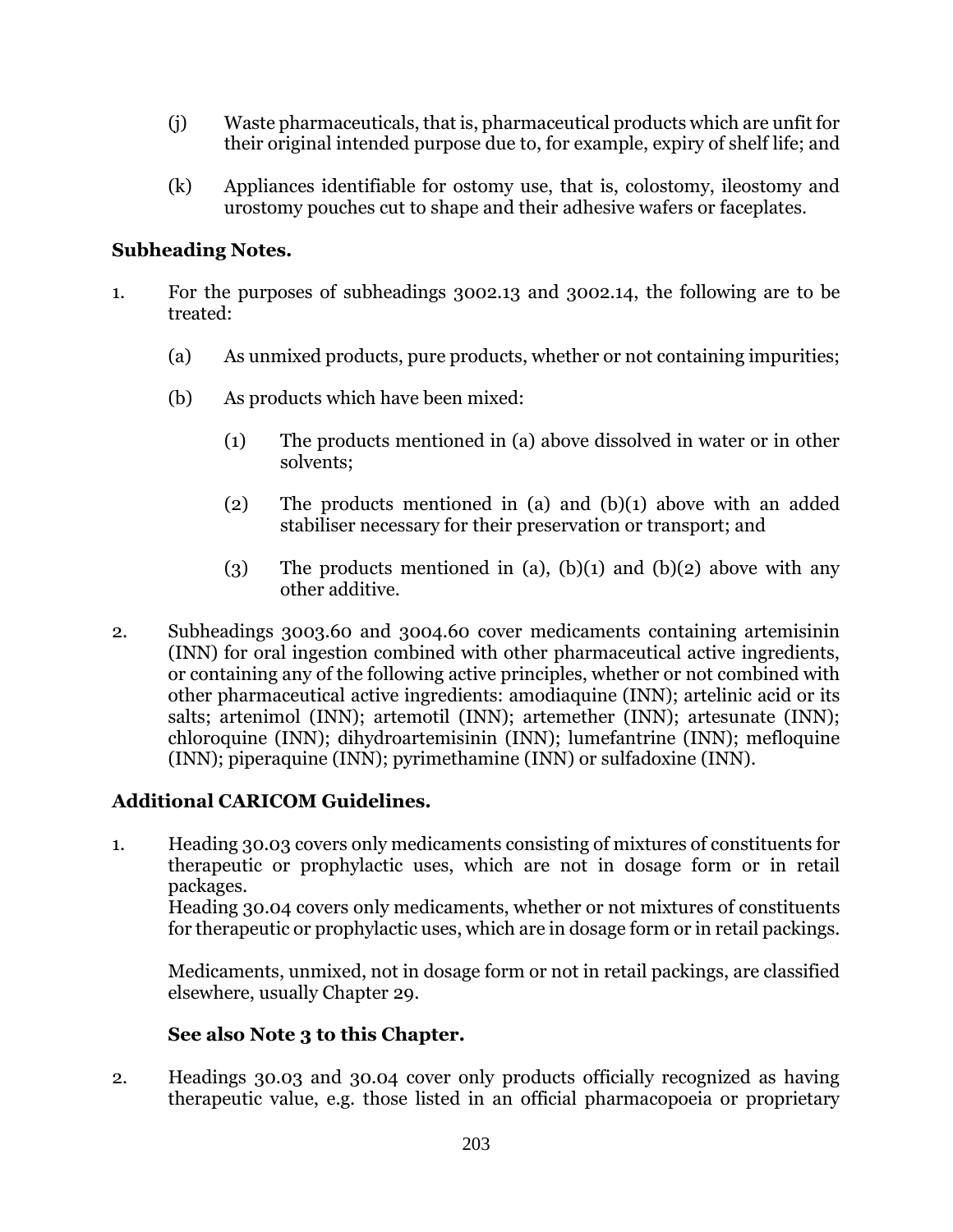medicines, in the form of gargles, eye drops, ointments, liniments, injections, counter-irritant and other preparations. Products consisting of a mixture of plants or parts of plants or consisting of plants or parts of plants mixed with other substances, used for making herbal infusions or herbal .teas. (e.g., those having laxative, purgative, diuretic or carminative properties), and claimed to offer relief from ailments or contribute to general health and well-being, are excluded from this Chapter and are usually classified in heading 21.06.

3. This Chapter generally does not cover products considered to be folk or alternative medicine, In addition, foodstuffs or beverages, e.g., dietetic, diabetic or fortified foods, tonic beverages or mineral waters are classified in their own Headings.

| HS    | <b>CET</b> | PR <sub>1</sub> | <b>DESCRIPTION OF GOODS</b>                                                    | <b>DUTY</b><br><b>RATE</b> | <b>UNIT</b> | <b>SITC REV 4</b> |
|-------|------------|-----------------|--------------------------------------------------------------------------------|----------------------------|-------------|-------------------|
| 30.01 |            |                 | Glands and other organs for organo-<br>therapeutic uses, dried, whether or not |                            |             |                   |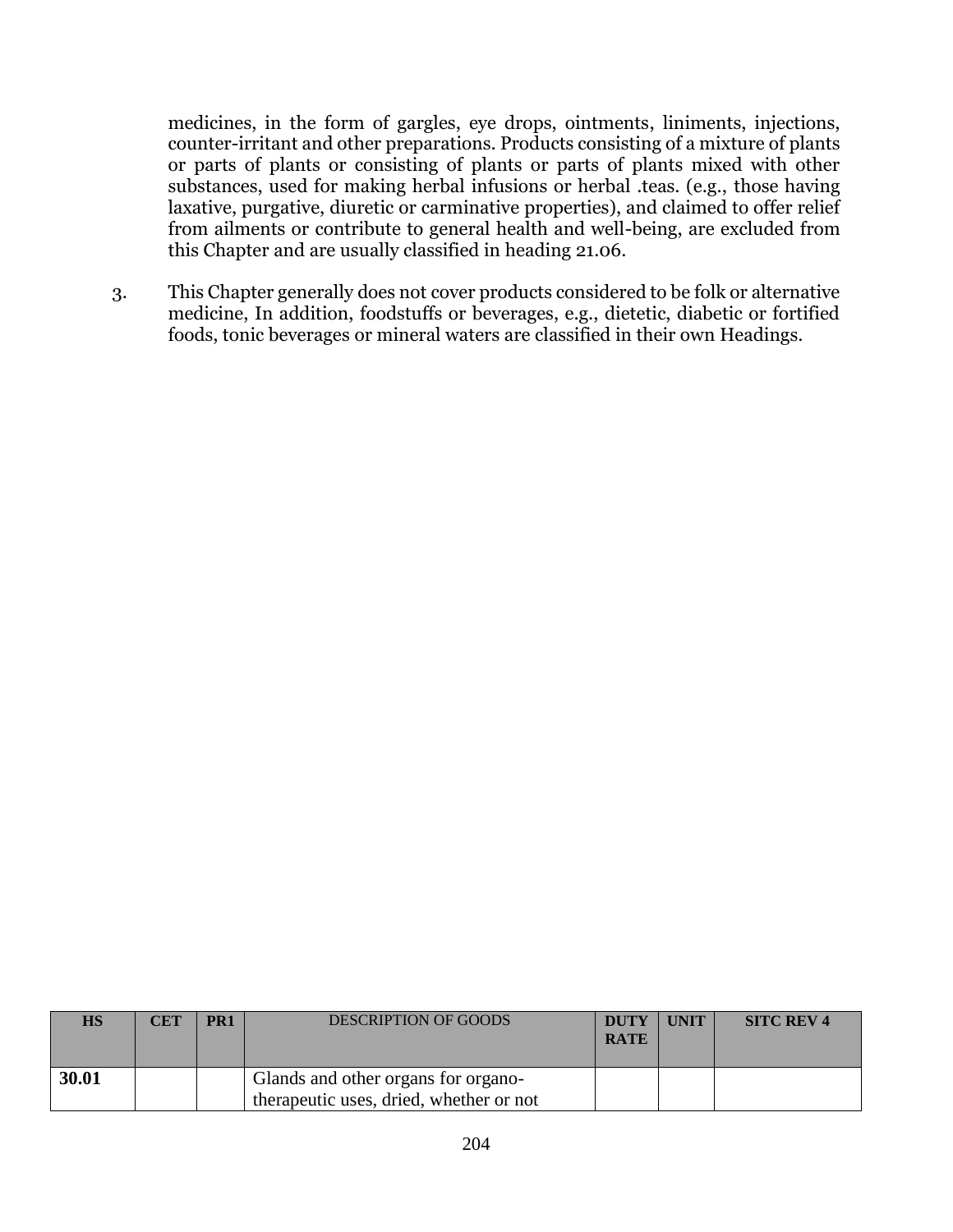| <b>HS</b> | <b>CET</b> | PR <sub>1</sub> | <b>DESCRIPTION OF GOODS</b>                                                | <b>DUTY</b><br><b>RATE</b> | <b>UNIT</b>     | <b>SITC REV 4</b> |
|-----------|------------|-----------------|----------------------------------------------------------------------------|----------------------------|-----------------|-------------------|
|           |            |                 |                                                                            |                            |                 |                   |
|           |            |                 | powdered; extracts of glands or other organs                               |                            |                 |                   |
|           |            |                 | or of their secretions for organo-therapeutic                              |                            |                 |                   |
|           |            |                 | uses; heparin and its salts; other human or                                |                            |                 |                   |
|           |            |                 | animal substances prepared for therapeutic                                 |                            |                 |                   |
|           |            |                 | or prophylactic uses, not elsewhere                                        |                            |                 |                   |
|           |            |                 | specified or included.                                                     |                            |                 |                   |
| 3001.20   | $00\,$     |                 | - Extracts of glands or other organs or of                                 | Free                       | kg              | 541.622           |
|           |            |                 | their secretions                                                           |                            |                 |                   |
| 3001.90   | 00         |                 | - Other                                                                    | Free                       | kg              | 541.629           |
| 30.02     |            |                 | Human blood; animal blood prepared for                                     |                            |                 |                   |
|           |            |                 | therapeutic, prophylactic or diagnostic uses;                              |                            |                 |                   |
|           |            |                 | antisera, other blood fractions and                                        |                            |                 |                   |
|           |            |                 | immunological products, whether or not                                     |                            |                 |                   |
|           |            |                 | modified or obtained by means of                                           |                            |                 |                   |
|           |            |                 | biotechnological processes; vaccines,                                      |                            |                 |                   |
|           |            |                 | toxins, cultures of microorganisms                                         |                            |                 |                   |
|           |            |                 | (excluding yeasts) and similar products.                                   |                            |                 |                   |
| 3002.10   |            |                 | - Antisera, other blood fractions and                                      |                            |                 |                   |
|           |            |                 | immunological products, whether or not<br>modified or obtained by means of |                            |                 |                   |
|           |            |                 | biotechnological processes;                                                |                            |                 |                   |
| 3002.11   | $00\,$     |                 | - - Malaria diagnostic test kits                                           | Free                       | kg              | 541.631           |
| 3002.12   | 00         |                 | - - Antisera and other blood fractions                                     | Free                       | kg              | 541.6312          |
|           |            |                 |                                                                            |                            |                 |                   |
|           |            |                 |                                                                            |                            |                 |                   |
| 3002.13   | 00         |                 | - - Immunological products, unmixed, not                                   | Free                       | kg              | 541.6313          |
|           |            |                 | put up in measured doses or in forms or                                    |                            |                 |                   |
|           |            |                 | packings for retail sale                                                   |                            |                 |                   |
| 3002.14   | 00         |                 | - - Immunological products, mixed, not put                                 | Free                       | kg              | 541.6314          |
|           |            |                 | up in measured doses or in forms or                                        |                            |                 |                   |
|           |            |                 | packings for retail sale                                                   |                            |                 |                   |
| 3002.15   | 00         |                 | - - Immunological products, put up in                                      | Free                       | kg              | 541.6315          |
|           |            |                 | measured doses or in forms or packings for                                 |                            |                 |                   |
|           |            |                 | retail sale                                                                |                            |                 |                   |
| 3002.19   | 00         |                 | - - Other                                                                  | Free                       | kg              | 541.6319          |
| 3002.20   | $00\,$     |                 | - Vaccines for human medicine                                              | Free                       | kg              | 541.632           |
| 3002.30   | 00         |                 | - Vaccines for veterinary medicine:                                        |                            |                 |                   |
| 3002.30   | 10         |                 | --- Vaccines against foot and mouth                                        | Free                       | kg              | 541.633           |
|           |            |                 | disease                                                                    |                            |                 |                   |
| 3002.30   | 90         |                 | --- Other                                                                  | Free                       | kg              | 541.639           |
| 3002.90   | $00\,$     |                 | - Other                                                                    | Free                       | kg <sub>2</sub> | 541.64            |
|           |            |                 |                                                                            |                            |                 |                   |
|           |            |                 |                                                                            |                            |                 |                   |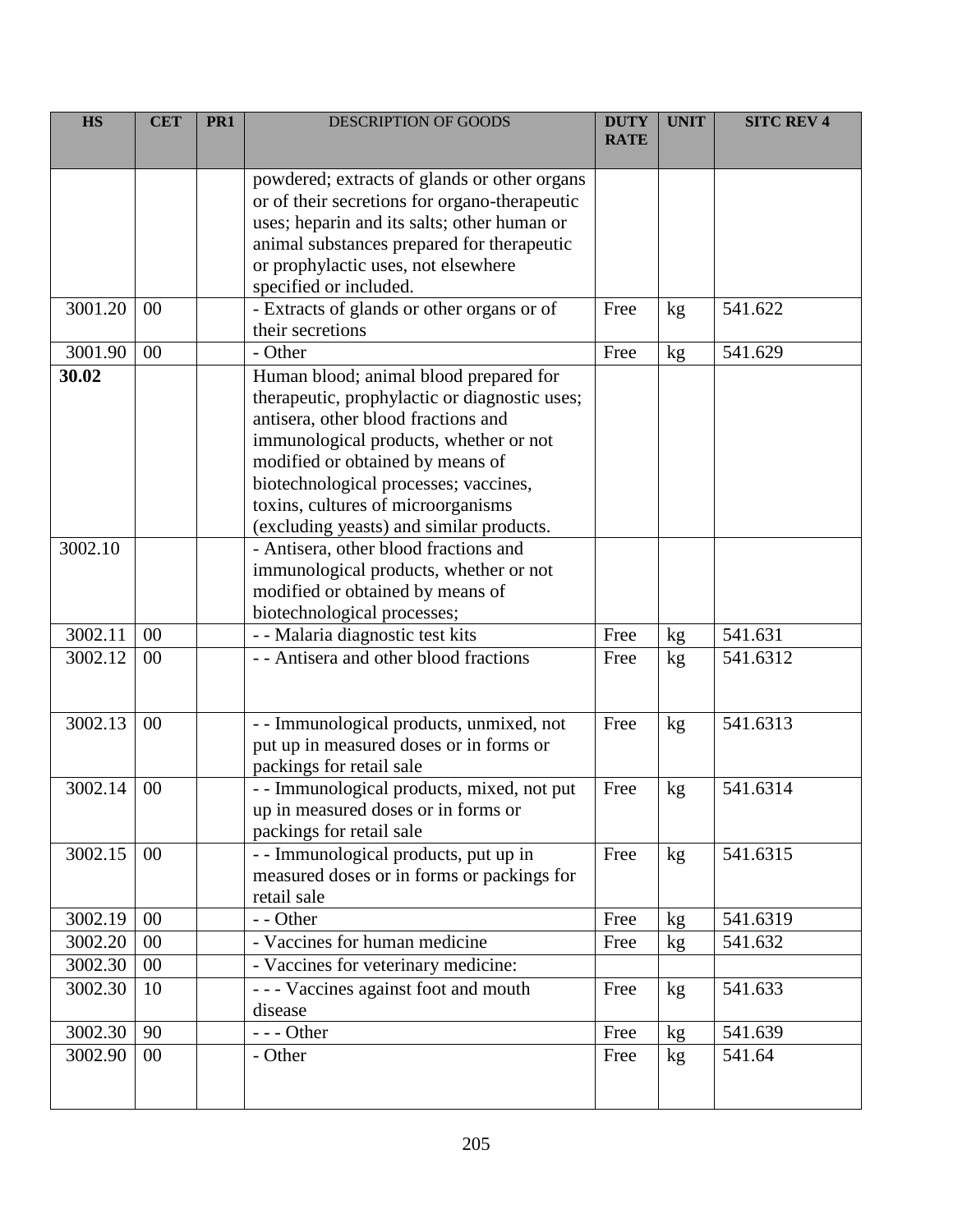| <b>HS</b> | <b>CET</b> | PR <sub>1</sub> | DESCRIPTION OF GOODS                                                                   | <b>DUTY</b><br><b>RATE</b> | <b>UNIT</b> | <b>SITC REV 4</b> |
|-----------|------------|-----------------|----------------------------------------------------------------------------------------|----------------------------|-------------|-------------------|
|           |            |                 |                                                                                        |                            |             |                   |
|           |            |                 |                                                                                        |                            |             |                   |
|           |            |                 |                                                                                        |                            |             |                   |
| 30.03     |            |                 | Medicaments (excluding goods of heading                                                |                            |             |                   |
|           |            |                 | 30.02, 30.05 or 30.06) consisting of two or                                            |                            |             |                   |
|           |            |                 | more constituents which have been mixed                                                |                            |             |                   |
|           |            |                 | together for therapeutic or prophylactic                                               |                            |             |                   |
|           |            |                 | uses, not put up in measured doses or in                                               |                            |             |                   |
|           |            |                 | forms or packings for retail sale.                                                     |                            |             |                   |
| 3003.10   | 00         |                 | - Containing penicillins or derivatives                                                |                            |             |                   |
|           |            |                 | thereof, with a penicillanic acid structure, or                                        |                            |             |                   |
|           |            |                 | streptomycins or their derivatives:                                                    |                            |             |                   |
| 3003.10   | 10         |                 | --- Ampicillin (capsules or oral                                                       | Free                       | kg          | 542.111           |
|           |            |                 | suspension)                                                                            |                            |             |                   |
| 3003.10   | 20         |                 | --- Amoxicillin (capsules or oral                                                      | Free                       | kg          | 542.112           |
|           |            |                 | suspension)                                                                            |                            |             |                   |
| 3003.10   | 90         |                 | $--$ Other                                                                             | Free                       | kg          | 542.119           |
| 3003.20   | 00         |                 | - Other, Containing antibiotics:                                                       |                            |             |                   |
| 3003.20   | 10         |                 | --- Tetracycline (capsules or skin ointment)                                           | Free                       | kg          | 542.121           |
| 3003.20   | 20         |                 | --- Chloraphenicol (capsules, oral                                                     | Free                       | kg          | 542.122           |
|           |            |                 | suspension or optic drops)                                                             |                            |             |                   |
| 3003.20   | 30         |                 | --- Griseofulvin (tablets of a strength of                                             | Free                       | kg          | 542.123           |
| 3003.20   | 40         |                 | $125 \text{ mg}$ or $500 \text{ mg}$ )<br>- - - Nystatin (skin cream or skin ointment) | Free                       |             | 542.124           |
| 3003.20   | 90         |                 | $--$ Other                                                                             | Free                       | kg          | 542.129           |
| 3003.30   |            |                 | - Other, containing hormones or other                                                  |                            | kg          |                   |
|           |            |                 | products of heading 29.37:                                                             |                            |             |                   |
| 3003.31   | 00         |                 | - - Containing insulin (see Additional                                                 | Free                       | kg          | 542.21            |
|           |            |                 | <b>CARICOM Guideline 1)</b>                                                            |                            |             |                   |
| 3003.39   | $00\,$     |                 | - - Other (see Additional CARICOM                                                      | Free                       | kg          | 542.22            |
|           |            |                 | Guideline 1)                                                                           |                            |             |                   |
|           |            |                 | - Other, containing alkaloids or derivatives                                           | Free                       |             |                   |
|           |            |                 | thereof:                                                                               |                            |             |                   |
| 3003.41   | 00         |                 | - - Containing ephedrine or its salts                                                  | Free                       | kg          | 542.319           |
| 3003.42   | $00\,$     |                 | - - Containing pseudoephedrine (INN) or its                                            | Free                       | kg          | 542.319           |
|           |            |                 | salts                                                                                  |                            |             |                   |
| 3003.43   | 00         |                 | - - Containing norephedrine or its salts                                               | Free                       | kg          | 542.319           |
| 3003.49   | 00         |                 | --- Other                                                                              | Free                       | kg          | 542.914           |
| 3003.60   | $00\,$     |                 | - Other, containing antimalarial active                                                | Free                       | kg          | 542.319           |
|           |            |                 | principles described in Subheading Note 2                                              |                            |             |                   |
|           |            |                 | to this Chapter                                                                        |                            |             |                   |
| 3003.90   | $00\,$     |                 | - Other:                                                                               |                            |             |                   |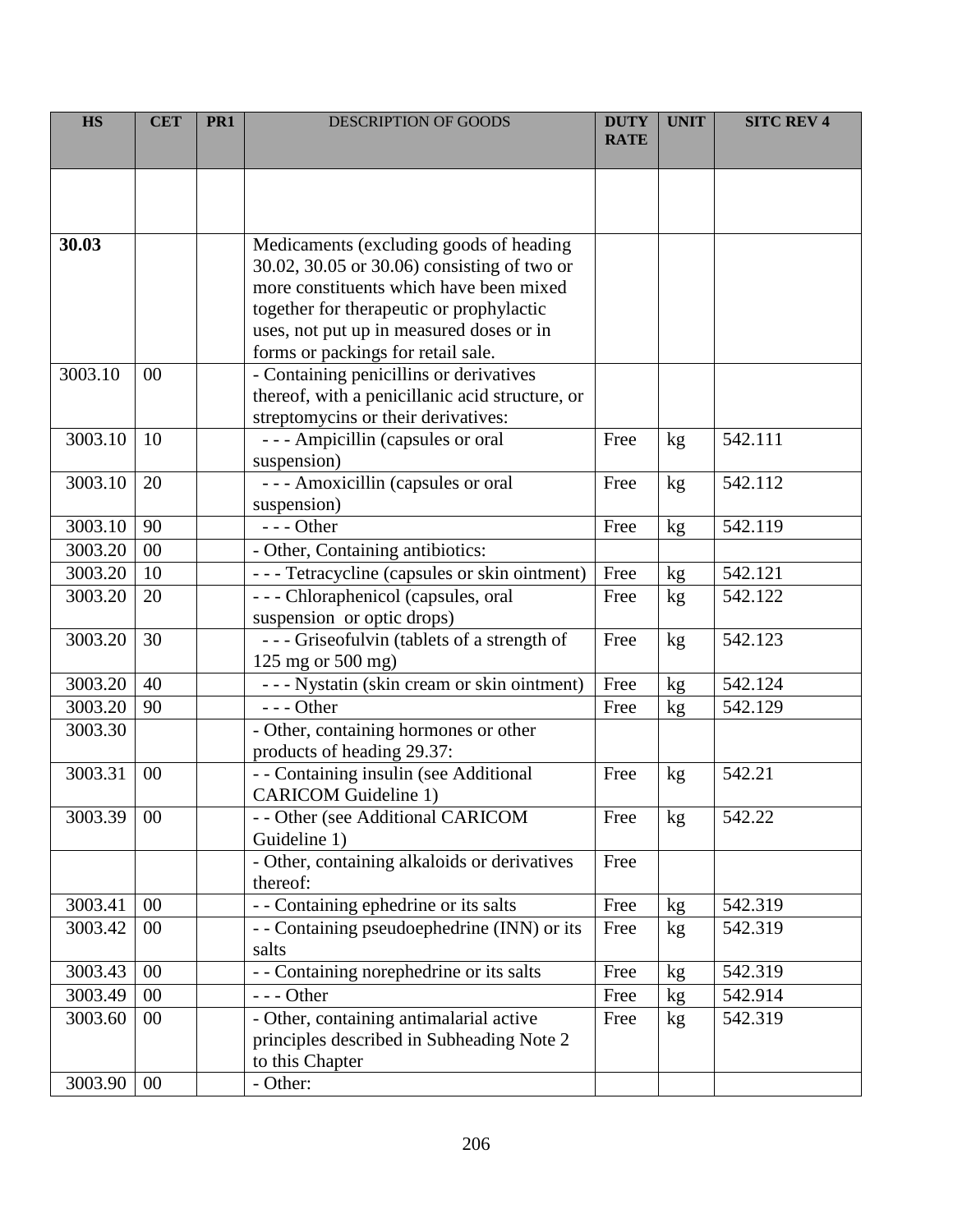| <b>HS</b> | <b>CET</b> | PR1 | DESCRIPTION OF GOODS                                                                                                                                                                                                                                                                                                                                                                                                                                                                                             | <b>DUTY</b><br><b>RATE</b> | <b>UNIT</b>     | <b>SITC REV 4</b> |
|-----------|------------|-----|------------------------------------------------------------------------------------------------------------------------------------------------------------------------------------------------------------------------------------------------------------------------------------------------------------------------------------------------------------------------------------------------------------------------------------------------------------------------------------------------------------------|----------------------------|-----------------|-------------------|
| 3003.90   | 10         |     | - - - Containing paludrin (or 1-(p-<br>chlorophenyl)-5-isopropyl-biguanide<br>hydrochloride), atebrin (or mepacrin or<br>mepacrine hydrochloride), pamaquin (or<br>plasmoquine or pamaquin naphthoate) and<br>aralen disphosphate (or chloroquine<br>disphosphate) and other products or<br>preparations of the kind mainly used for the<br>treatment of Malaria, not containing<br>antibiotics, hormones or alkaloids;<br>containing salvarsan (or arsphenamine) (see<br><b>Additional CARICOM Guideline 1)</b> | Free                       | kg              | 542.911           |
| 3003.90   | 20         |     | - - - Containing vitamin A, D1, D2, D3 and<br>injectibles or other products of heading<br>29.36, not containing antiniotics, hormones<br>or alkaloids (see Additional CARICOM<br>Guideline 1)                                                                                                                                                                                                                                                                                                                    | Free                       | Kg              | 542.912           |
| 3003.90   | 30         |     | - Other vitamins                                                                                                                                                                                                                                                                                                                                                                                                                                                                                                 | Free                       | kg <sub>2</sub> | 542.913           |
| 3003.90   | 40         |     | - - - Containing paracetamol, aspirin,<br>ibuprofen and indomethacin (see Additional<br><b>CARICOM</b> Guideline 1)                                                                                                                                                                                                                                                                                                                                                                                              | Free                       | kg              | 542.914           |
| 3003.90   | 50         |     | --- Containing other analgesics (see<br><b>Additional CARICOM Guideline 1)</b>                                                                                                                                                                                                                                                                                                                                                                                                                                   | Free                       | kg              | 542.915           |
| 3003.90   | 60         |     | --- Containing sulpha drugs (see<br><b>Additional CARICOM Guideline 1)</b>                                                                                                                                                                                                                                                                                                                                                                                                                                       | Free                       | kg              | 542.916           |
| 3003.90   | 70         |     | --- Containing coughs and cold<br>preparations; antacids (see Additional<br><b>CARICOM</b> Guideline 1)                                                                                                                                                                                                                                                                                                                                                                                                          | Free                       | kg              | 542.917           |
| 3003.90   | 80         |     | - - - Containing salbutamol, ephedrine,<br>theophylline, ephedrine HCL,<br>phenobarbitone, chlorpheniramine maleate;<br>propranolol, frusemide, hydro-<br>chlorothiazide, hydralazine, methyldopa;<br>diazepam, thioridazine; chlorpropamide,<br>prednisolone, dexamethasone; oral<br>rehydration powder; pilocarpine nitrate,<br>timolol maleate and atropine sulphate (see<br><b>Additional CARICOM Guideline 1)</b>                                                                                           | Free                       | kg              | 542.918           |
| 3003.90   | 90         |     | --- Other (see Additional CARICOM<br>Guideline 1)                                                                                                                                                                                                                                                                                                                                                                                                                                                                | Free                       | kg              | 542.919           |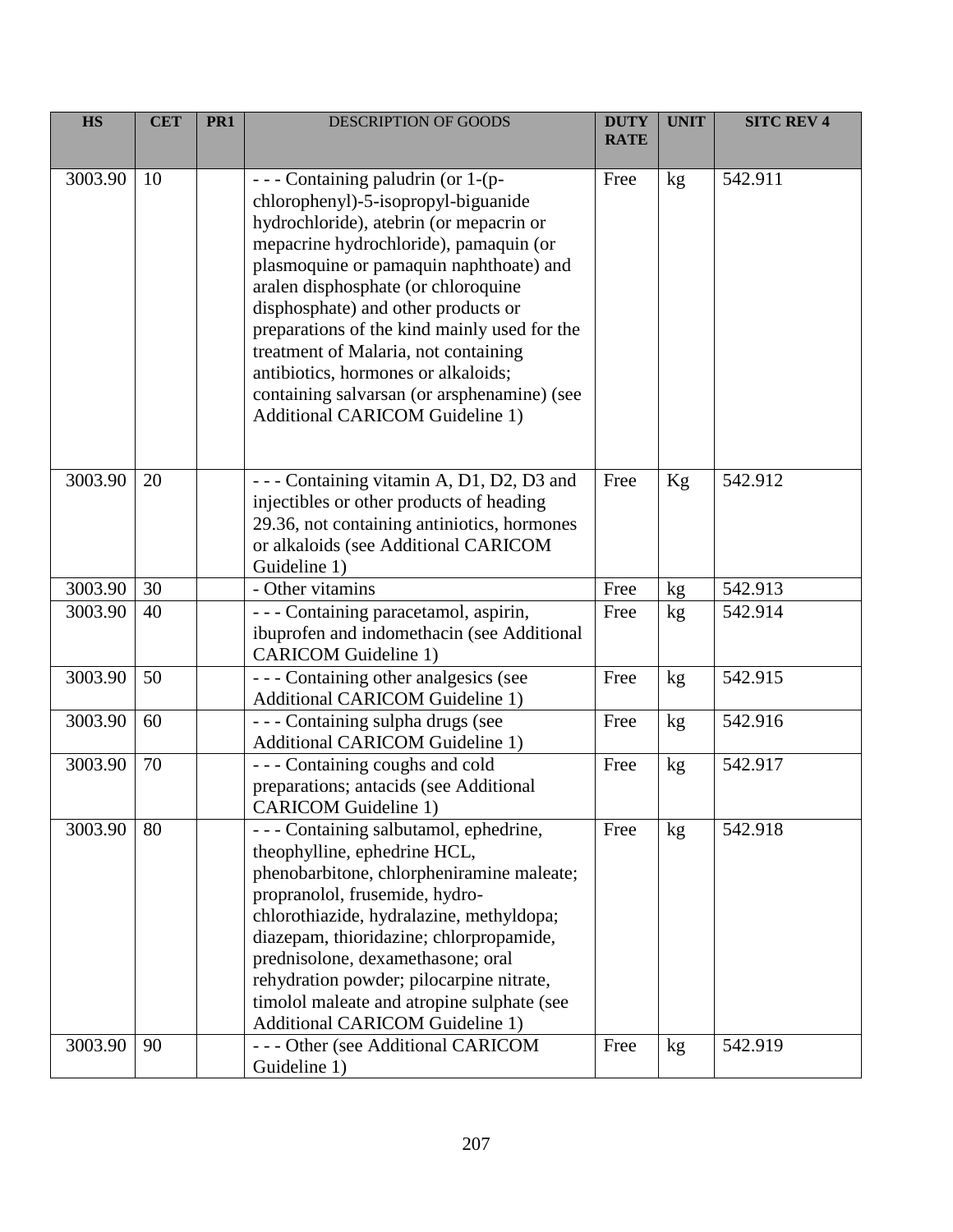| <b>HS</b> | <b>CET</b> | PR <sub>1</sub> | <b>DESCRIPTION OF GOODS</b>                                                  | <b>DUTY</b><br><b>RATE</b> | <b>UNIT</b>      | <b>SITC REV 4</b> |
|-----------|------------|-----------------|------------------------------------------------------------------------------|----------------------------|------------------|-------------------|
|           |            |                 |                                                                              |                            |                  |                   |
| 30.04     |            |                 | Medicaments (excluding goods of heading                                      |                            |                  |                   |
|           |            |                 | 30.02, 30.05 or 30.06) consisting of mixed                                   |                            |                  |                   |
|           |            |                 | or unmixed products for therapeutic or                                       |                            |                  |                   |
|           |            |                 | prophylactic uses, put up in measured doses                                  |                            |                  |                   |
|           |            |                 | (including those in the form of transdermal                                  |                            |                  |                   |
|           |            |                 | administration systems) or in forms or                                       |                            |                  |                   |
|           |            |                 | packings for retail sale.                                                    |                            |                  |                   |
| 3004.10   | 00         |                 | - Containing penicillins or derivatives                                      |                            |                  |                   |
|           |            |                 | thereof, with a penicillanic acid structure, or                              |                            |                  |                   |
|           |            |                 | streptomycins or their derivatives:                                          |                            |                  |                   |
| 3004.10   | 10         |                 | --- Containing ampicillin (capsules or oral                                  | Free                       | kg               | 542.131           |
|           |            |                 | suspension)                                                                  |                            |                  |                   |
| 3004.10   | 20         |                 | --- Containing amoxicillin (capsules or oral                                 | Free                       | kg               | 542.132           |
|           |            |                 | suspension)                                                                  |                            |                  |                   |
| 3004.10   | 90         |                 | --- Other (see Additional CARICOM                                            | Free                       | kg               | 542.139           |
|           |            |                 | Guideline 1)                                                                 |                            |                  |                   |
| 3004.20   | 00         |                 | - Other, containing antibiotics:                                             |                            |                  |                   |
| 3004.20   | 10         |                 | --- Containing tetracycline (capsules or                                     | Free                       | kg               | 542.191           |
|           |            |                 | skin ointment)                                                               |                            |                  |                   |
| 3004.20   | 20         |                 | --- Containing chloramphenicol (capsules,                                    | Free                       | kg               | 542.192           |
| 3004.20   | 30         |                 | oral suspension or optic drops)<br>--- Containing griseofulvin (tablets of a | Free                       |                  | 542.193           |
|           |            |                 | strength of 125 mg or 500 mg)                                                |                            | kg               |                   |
| 3004.20   | 40         |                 | - - - Containing nystatin (skin cream or skin                                | Free                       | kg               | 542.194           |
|           |            |                 | ointment)                                                                    |                            |                  |                   |
| 3004.20   | 90         |                 | --- Other (see Additional CARICOM                                            | Free                       | kg               | 542.199           |
|           |            |                 | Guideline 1)                                                                 |                            |                  |                   |
| 3004.30   |            |                 | - Other, containing hormones or other                                        |                            |                  |                   |
|           |            |                 | products of heading 29.37:                                                   |                            |                  |                   |
| 3004.31   | $00\,$     |                 | - - Containing insulin                                                       | Free                       | $k\underline{g}$ | 542.23            |
| 3004.32   | 00         |                 | - - Containing corticosteroid hormones,                                      | Free                       | kg               | 542.24            |
|           |            |                 | their derivatives or structural analogues                                    |                            |                  |                   |
| 3004.39   | 00         |                 | - - Other (see Additional CARICOM                                            | Free                       | kg               | 542.29            |
|           |            |                 | Guideline 1)                                                                 |                            |                  |                   |
| 3004.40   |            |                 | - Other, containing alkaloids or derivatives                                 |                            |                  |                   |
|           |            |                 | thereof:                                                                     |                            |                  |                   |
| 3004.41   | 00         |                 | - - Containing ephedrine or its salts                                        | Free                       | kg               | 542.3211          |
| 3004.42   | 00         |                 | - - Containing pseudoephedrine (INN) or its                                  | Free                       | kg               | 542.3212          |
|           |            |                 | salts                                                                        |                            |                  |                   |
| 3004.43   | 00         |                 | - - Containing norephedrine or its salts                                     | Free                       | kg               | 542.3213          |
| 3003.49   | $00\,$     |                 | - - Other                                                                    | Free                       |                  |                   |
| 3004.49   | 10         |                 | - - - Containing quinine sulphate, quinine                                   | Free                       | kg               | 542.321           |
|           |            |                 | hydrochloride and quinine dihydrochloride                                    |                            |                  |                   |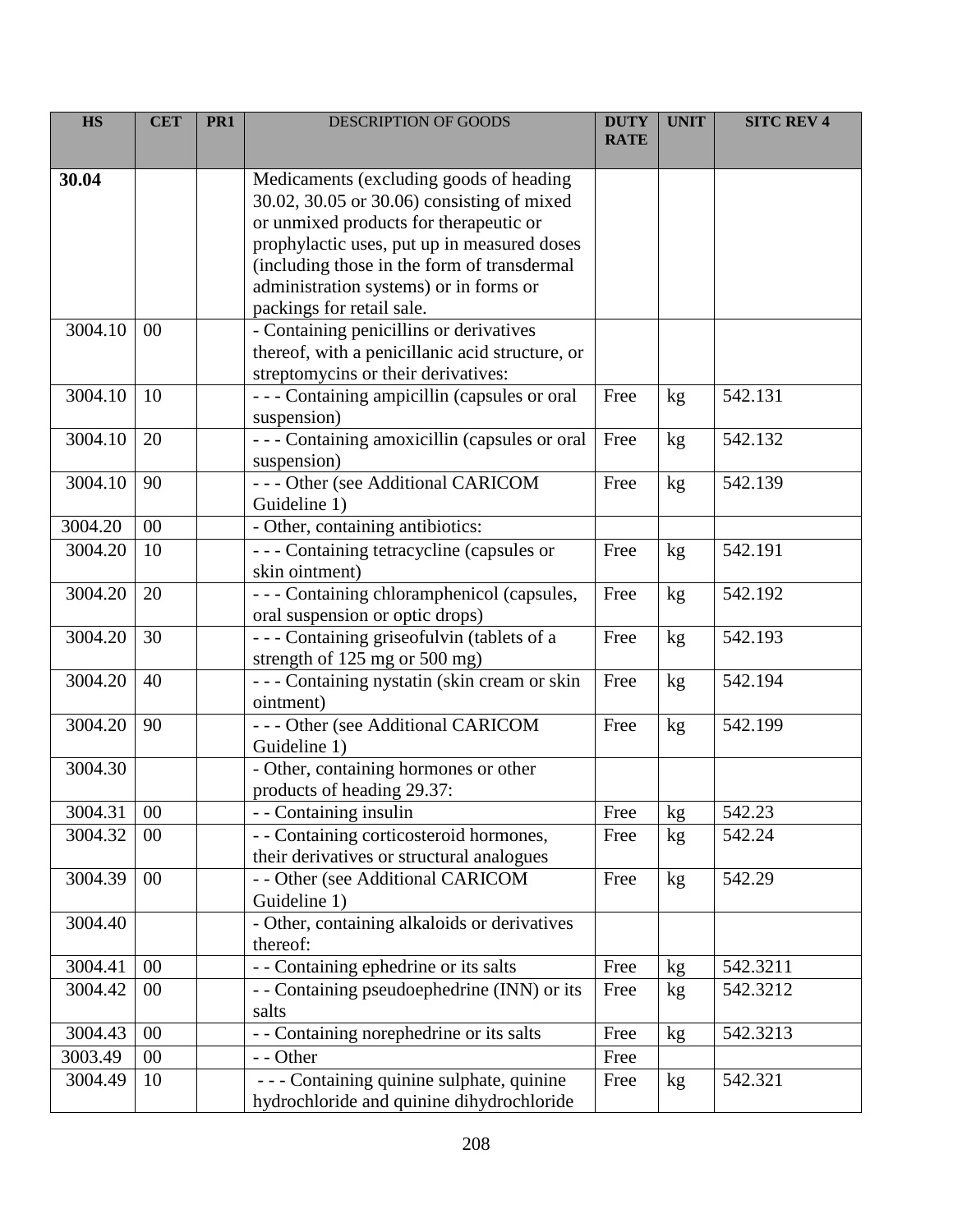| <b>HS</b> | <b>CET</b> | PR <sub>1</sub> | <b>DESCRIPTION OF GOODS</b>                                                                                                                                                                                                                                                                                                                                                                                                                                  | <b>DUTY</b><br><b>RATE</b> | <b>UNIT</b> | <b>SITC REV 4</b> |
|-----------|------------|-----------------|--------------------------------------------------------------------------------------------------------------------------------------------------------------------------------------------------------------------------------------------------------------------------------------------------------------------------------------------------------------------------------------------------------------------------------------------------------------|----------------------------|-------------|-------------------|
|           |            |                 | and all alkaloids (or salts thereof) derived<br>from cinchona bark, but not including<br>quinine compounded with other drugs                                                                                                                                                                                                                                                                                                                                 |                            |             |                   |
| 3004.49   | 90         |                 | --- Other (see Additional CARICOM<br>Guideline 1)                                                                                                                                                                                                                                                                                                                                                                                                            | Free                       | kg          | 542.329           |
| 3004.50   |            |                 | - Other, containing vitamins or other<br>products of heading 29.36                                                                                                                                                                                                                                                                                                                                                                                           |                            |             |                   |
| 3004.50   | 10         |                 | - - - Containing vitamins A, D1, D2, D3 and<br>injectibles                                                                                                                                                                                                                                                                                                                                                                                                   | Free                       | kg          | 542.921           |
| 3004.50   | 90         |                 | - - - Containing other vitamins                                                                                                                                                                                                                                                                                                                                                                                                                              | Free                       | kg          | 542.922           |
| 3004.90   | 00         |                 | - Other, containing antimalarial active<br>principles described in Subheading Note 2<br>to this Chapter:                                                                                                                                                                                                                                                                                                                                                     |                            |             |                   |
| 3004.90   | 10         |                 | - - - Containing paludrin (or 1-(p-<br>chlorophenyl)-5- isopropylbiguanidide<br>hydrochloride), atebrin (or mepacrin or<br>mepacrine hydrochloride), pamaquin (or<br>plasmoquine or pamaquin naphthoate) and<br>aralen disphosphate (or chloroquine<br>disphosphate) and other products or<br>preparations of the kind mainly used for the<br>treatment of malaria; containing salvarsan<br>(or arsphenamine) (see Additional<br><b>CARICOM</b> Guideline 1) | Free                       | kg          | 542.931           |
| 3004.90   | 20         |                 | - - - Containing paracetamol, aspirin,<br>caffeine, codeine, ibuprofen and<br>indomethacin                                                                                                                                                                                                                                                                                                                                                                   | Free                       | kg          | 542.932           |
| 3004.90   | 30         |                 | - - - Containing other analgesics                                                                                                                                                                                                                                                                                                                                                                                                                            | Free                       | kg          | 542.933           |
| 3004.90   | 40         |                 | - - - Containing sulpha drugs                                                                                                                                                                                                                                                                                                                                                                                                                                | Free                       | kg          | 542.934           |
| 3004.90   | 50         |                 | --- Containing other coughs and cold<br>preparations; containing antacids                                                                                                                                                                                                                                                                                                                                                                                    | Free                       | kg          | 542.935           |
| 3004.90   | 60         |                 | - Containing salbutamol, ephedrine,<br>theophylline, ephedrine HCl,<br>phenobarbitone, chlorpheniramine maleate;<br>containing propranolol, frusemide, hydro-<br>chlorothiazide, hydralazine, methyldopa;<br>containing diazepam or thioridazine;<br>containing chlorpropamide, prednisolone or                                                                                                                                                              | Free                       | kg          | 542.936           |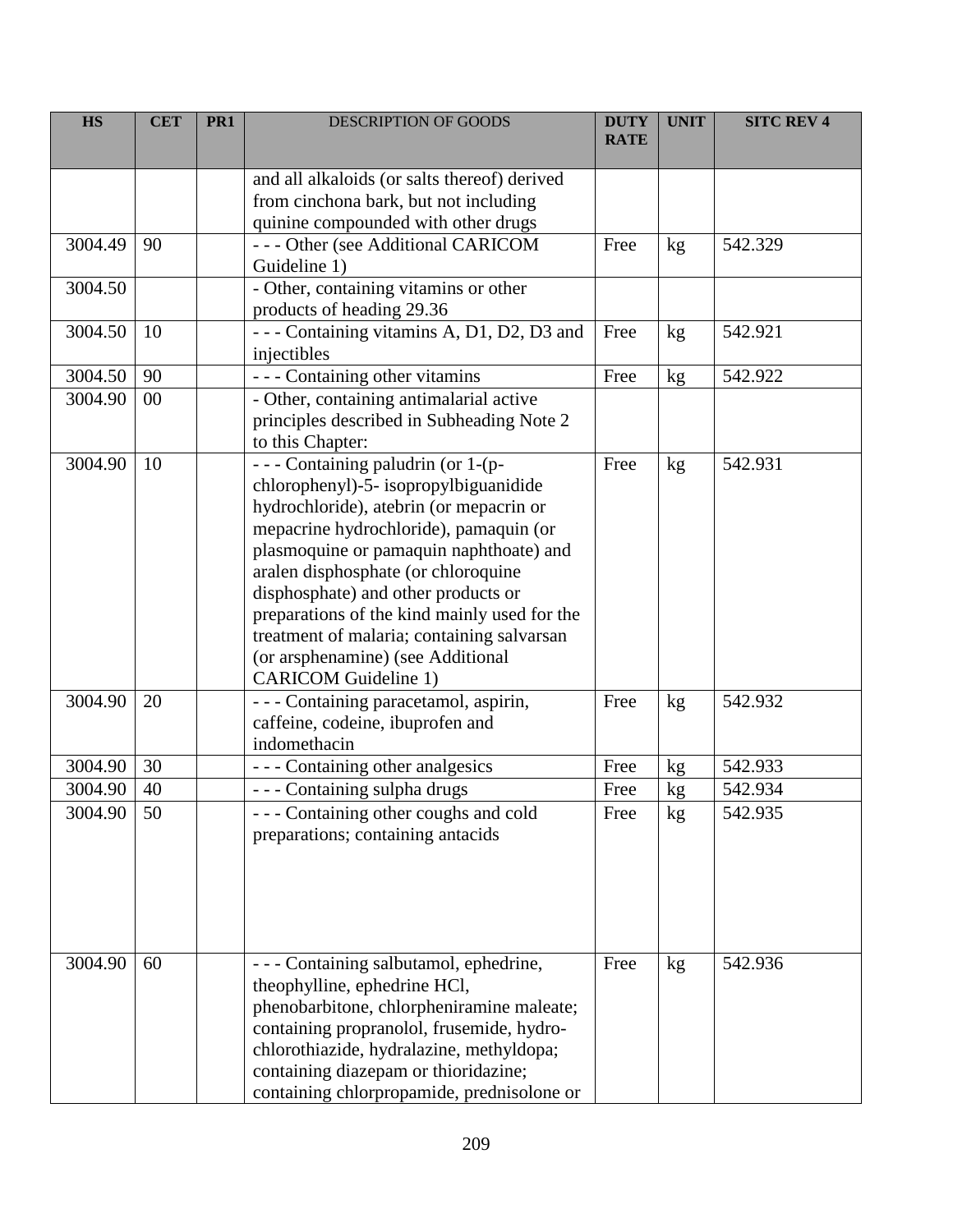| <b>HS</b> | <b>CET</b> | PR <sub>1</sub> | <b>DESCRIPTION OF GOODS</b>                                                              | <b>DUTY</b><br><b>RATE</b> | <b>UNIT</b>     | <b>SITC REV 4</b> |
|-----------|------------|-----------------|------------------------------------------------------------------------------------------|----------------------------|-----------------|-------------------|
|           |            |                 |                                                                                          |                            |                 |                   |
|           |            |                 | dexamethasone; oral rehydration powder;                                                  |                            |                 |                   |
|           |            |                 | containing pilocarpine nitrate, timolol                                                  |                            |                 |                   |
|           |            |                 | maleate or atropine sulphate                                                             |                            |                 |                   |
| 3004.90   | 70         |                 | --- Soft candles                                                                         | Free                       | kg              | 542.937           |
| 3004.90   | 90         |                 | --- Other                                                                                | Free                       | kg              | 542.939           |
| 30.05     |            |                 | Wadding, gauze, bandages and similar                                                     |                            |                 |                   |
|           |            |                 | articles (for example, dressings, adhesive                                               |                            |                 |                   |
|           |            |                 | plasters, poultices), impregnated or coated                                              |                            |                 |                   |
|           |            |                 | with pharmaceutical substances or put up in                                              |                            |                 |                   |
|           |            |                 | forms or packings for retail sale for medical,                                           |                            |                 |                   |
|           |            |                 | surgical, dental or veterinary purposes.                                                 |                            |                 |                   |
| 3005.10   | 00         |                 | - Adhesive dressings and other articles                                                  | 10%                        | kg              | 541.911           |
|           |            |                 | having an adhesive layer                                                                 |                            |                 |                   |
| 3005.90   | 00         |                 | - Other                                                                                  | 10%                        | kg              | 541.919           |
| 30.06     |            |                 | Pharmaceutical goods specified in Note 4 to                                              |                            |                 |                   |
|           |            |                 | this Chapter.                                                                            |                            |                 |                   |
| 3006.10   | 00         |                 | - Sterile surgical catgut, similar sterile                                               | Free                       | kg              | 541.991           |
|           |            |                 | suture materials (including sterile                                                      |                            |                 |                   |
|           |            |                 | absorbable surgical or dental yarns) and                                                 |                            |                 |                   |
|           |            |                 | sterile tissue adhesives for surgical wound                                              |                            |                 |                   |
|           |            |                 | closure; sterile laminaria and sterile                                                   |                            |                 |                   |
|           |            |                 | laminaria tents; sterile absorbable surgical                                             |                            |                 |                   |
|           |            |                 | or dental haemostatics; sterile surgical or                                              |                            |                 |                   |
|           |            |                 | dental adhesion barriers, whether or not                                                 |                            |                 |                   |
|           |            |                 | absorbable                                                                               |                            |                 |                   |
| 3006.20   | 00         |                 | - Blood-grouping reagents                                                                | Free                       | kg              | 541.92            |
| 3006.30   | 00         |                 | - Opacifying preparations for $\overline{X-ray}$                                         | Free                       | kg              | 541.93            |
|           |            |                 | examinations; diagnostic reagents designed                                               |                            |                 |                   |
|           |            |                 | to be administered to the patient                                                        |                            |                 |                   |
| 3006.40   | $00\,$     |                 | - Dental cements and other dental fillings;<br>bone reconstruction cements               | Free                       | kg              | 541.992           |
| 3006.50   | 00         |                 | - First-aid boxes and kits                                                               | Free                       |                 | 541.993           |
|           |            |                 |                                                                                          |                            | kg              |                   |
| 3006.60   | $00\,$     |                 | - Chemical contraceptive preparations based                                              | Free                       | kg <sub>2</sub> | 541.994           |
|           |            |                 | on hormones, on other products of heading                                                |                            |                 |                   |
| 3006.70   | 00         |                 | 29.37 or on spermicides                                                                  |                            |                 | 541.995           |
|           |            |                 | - Gel preparations designed to be used in<br>human or veterinary medicine as a lubricant | Free                       | kg              |                   |
|           |            |                 | for parts of the body for surgical operations                                            |                            |                 |                   |
|           |            |                 | or physical examination or as a coupling                                                 |                            |                 |                   |
|           |            |                 | agent between the body and medical                                                       |                            |                 |                   |
|           |            |                 | instruments                                                                              |                            |                 |                   |
| 3006.90   | $00\,$     |                 | - Other:                                                                                 |                            |                 |                   |
| 3006.91   | $00\,$     |                 | - - Appliances identifiable for ostomy use                                               | Free                       | kg              | 541.997           |
|           |            |                 |                                                                                          |                            |                 |                   |